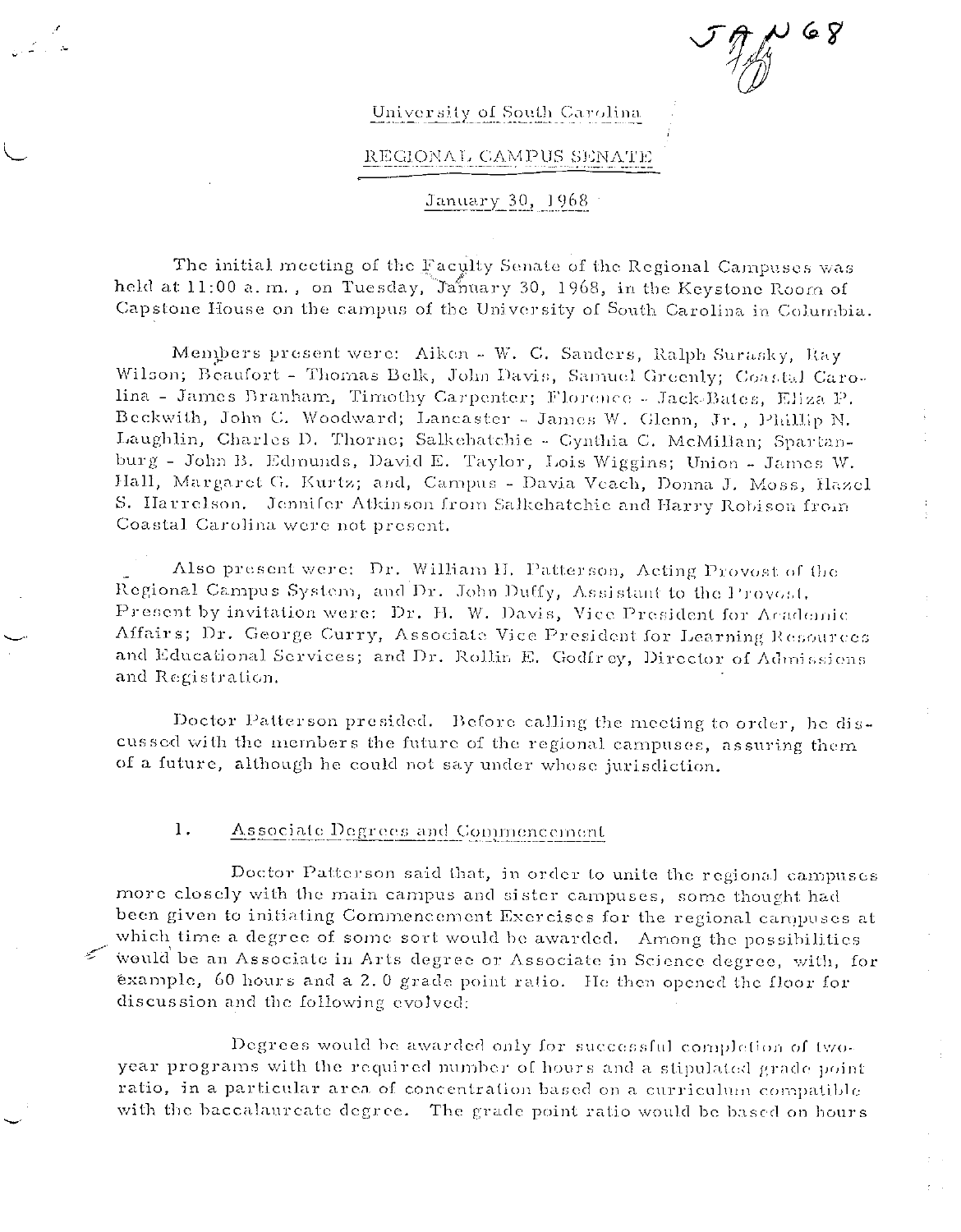attempted and not necessarily on hours carned. (It was suggested that it would be feasible to look at other junior colleges and see what their experiences had been.) Students transferring from the regional campus to the main campus would not be bound to the course in which their associate degree had been earned but could transfer to other courses of study. It was also agreed that the last 30 hours would have to be in residence at a regional campus. It was believed that the awarding of the associate degree would cut down on the number of transfers to the main campus after the freshman year.

Mr. John Woodward moved that the Regional Campus System award Associate in Art and Associate in Science degrees for 60 hours and a 2.0 grade point ratio, with any changes as agreed on by the Senate. The motion was seconded by Mr. John Davis and passed by the Senate.

After further discussion as to the grade point ratio, a vote was taken and the 2.0 carried. Concerning the 60 hours earned it was agreed that it would be expanded to state that the student had successfully completed the first two years of a prescribed course, or 60 or more hours carned in normal curriculum leading to a degree. Also, the possibility was discussed of two or more regional campuses going together for the Commencement Exercises, depending on the number of students to be awarded associate degrees.

### The Appointment of Faculty Committees 2.

Following a brief discussion, it was the sense of the Senate that election of regional campus senate committees be delayed until a later meeting in order for members to become better acquainted. It was also agreed that, as a beginning, the Senate would have the following committees, with additions or deletions as necessary:

- А. Committee on Policy
- Committee on New Courses and Curricula **B.**
- $C.$ Library Committee
- Rank and Tenure Committee  $D<sub>1</sub>$

In the meantime, however, it was believed that such committees should be elected for the individual regional campuses.

#### 3. Libraries, and Use of

It was explained by Doctor Curry that, in order to get a rapid build-up of books in the libraries (as recommended by the Southern Association visitation committee), at the present time books were being selected from the approved Standard Junior College Library Books list and purchased

 $-2-$